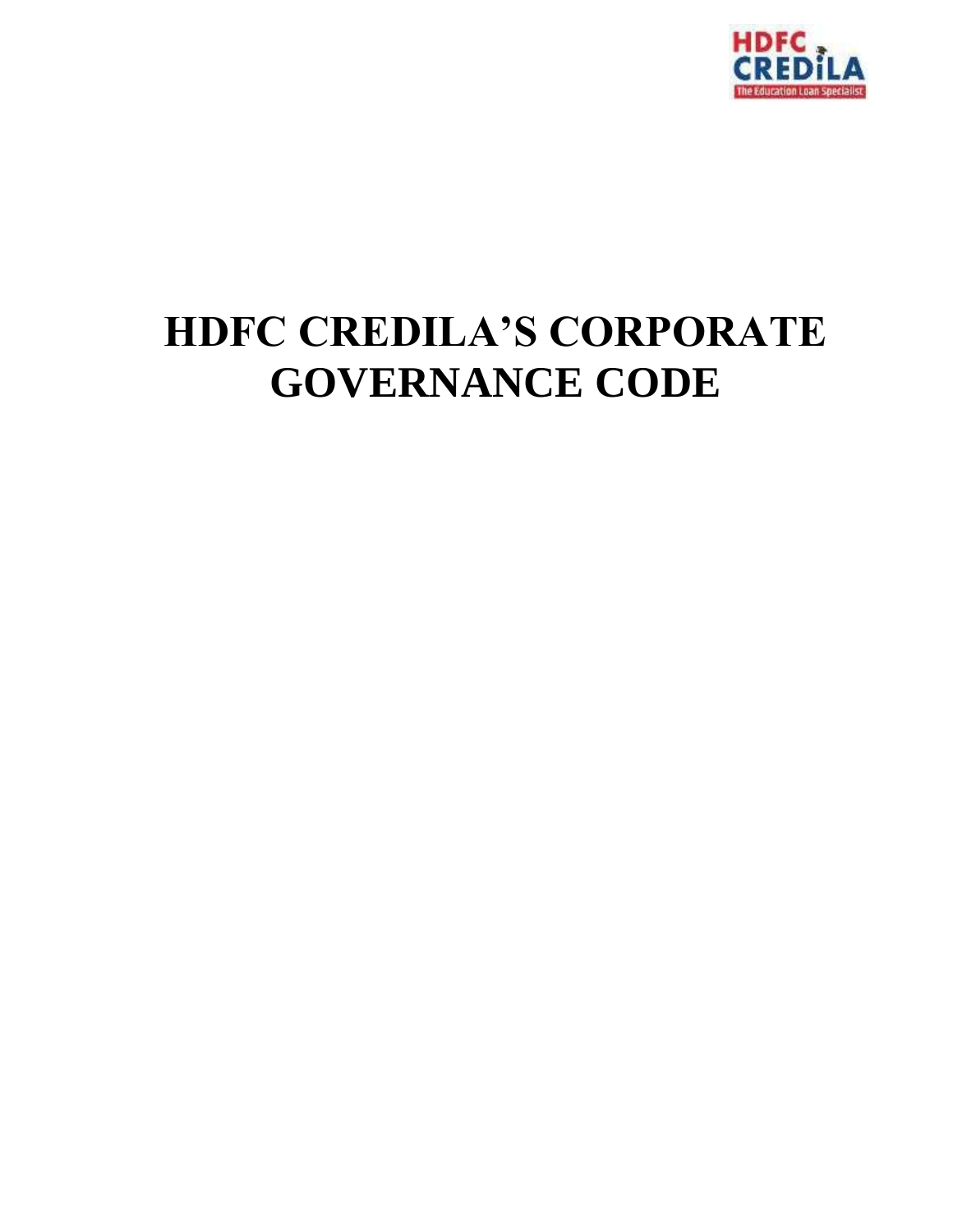

| <b>Approving Authority</b> |  |
|----------------------------|--|
| <b>Board of Directors</b>  |  |
|                            |  |

**Prepared by**

**Akanksha Kandoi Company Secretary**

**Original Issue Date**

**April 16, 2014**

**First Revision Date**

**January 16, 2017**

**Current Revision Date**

**January 25, 2021**

**Version 3**

**Review cycle**

**The code shall be reviewed annually and as and when required.**

**Last Reviewed by the Board**

**April 29, 2021**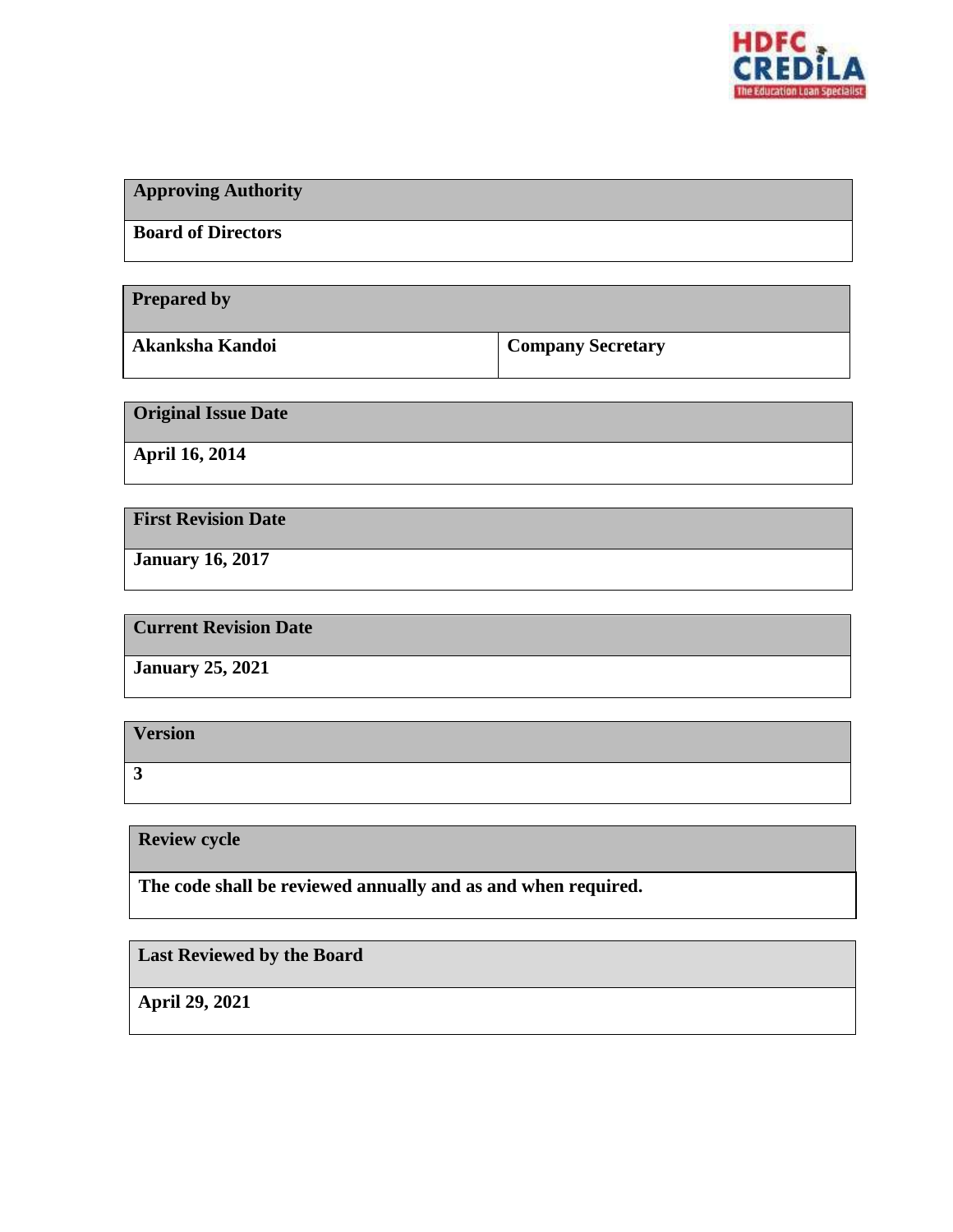

# **1. CORPORATE GOVERNANCE**

The need for good Corporate Governance has intensified due to growing competition and complex business environment. It is the application of best management practices and compliances in true letter and spirit, adherence to ethical standards for effective management and discharge of social responsibility for sustainable development of all stakeholders. This corporate governance code will help the Company in attaining its objectives/goals, since it encompasses every sphere of operations, management, action plans, internal controls, performance measurement and regulatory disclosure.

### **2. OBJECTIVE**

The Company's philosophy of Corporate Governance is aimed at assisting the management of the Company in the efficient conduct of its business and meeting its obligations to stakeholders. The philosophy has strong emphasis on transparency, accountability and integrity.

## **3. RBI GUIDELINES ON CORPORATE GOVERNANCE**

In order to enable NBFCs to adopt best practices and greater transparency in their operations, RBI had issued Master Circular No. DNBS (PD) CC No.390/03.10.001/2014-15, on July 1. 2014, on Corporate Governance.

Reserve Bank of India (RBI) vide its master Direction No. RBI/DNBR/2016-17/45 DNBR. PD. 008/03.10.119/2016-17 dated September 01, 2016 directed NBFCs to frame internal guidelines on corporate governance approved by the Board of Directors and repealed the earlier circulars related to corporate governance. Accordingly, this Corporate Governance Code of HDFC Credila Financial Services Limited "The Company" is framed in the spirit of the said Master Direction of RBI and is approved by the Board of Directors of Company

# **4. POLICIES FORMING PART OF THE CORPORATE GOVERENANCE FRAMEWORK**

- Policy on Related Party Transactions
- Policy on prevention and redressal of sexual harassment of women at workplace in HDFC Credila
- Code of Practices and Procedures for Fair Disclosure of Unpublished Price Sensitive Information
- Whistle blower Policy
- Corporate Social Responsibility Policy
- Fair Practices Code
- Know Your Customer (KYC) & Anti Money Laundering (AML) Policy

### **5. BOARD OF DIRECTORS**

As per the Company's Articles of Association, until otherwise determined by the Company in General Meeting and subject to the provisions of Sections 149 and 151 of the Act and other Applicable Law, the total number of Directors shall neither be less than 3 (three) nor more than 15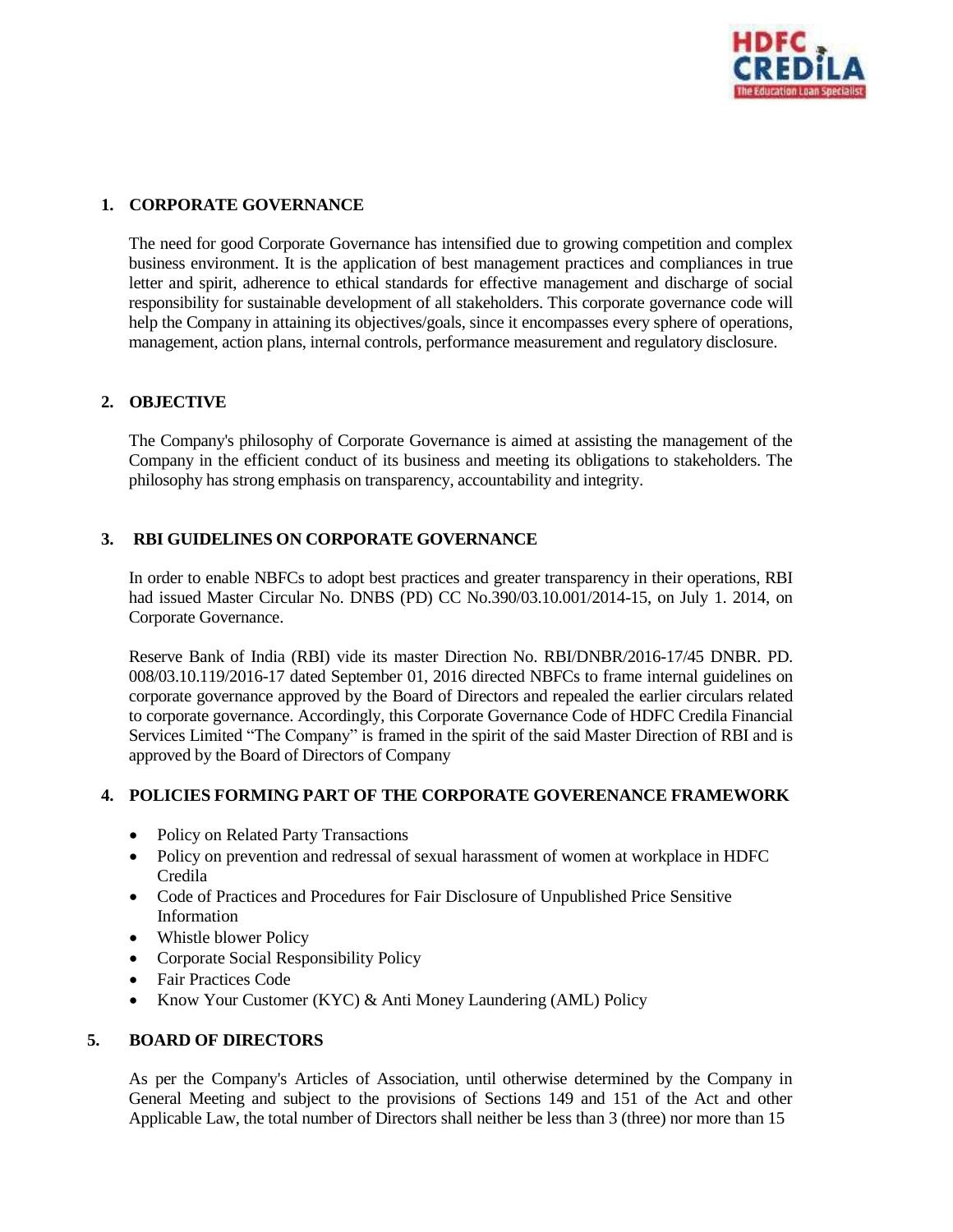

(fifteen).

A Director shall not hold the office of Director in more than 20 companies including maximum of 10 public limited companies. Explanation - Private companies which are subsidiaries of a public limited company shall be counted as a public company. All the Directors shall make the necessary annual disclosure regarding their directorships and Committee positions and shall intimate changes as and when they take place. While reckoning the limit of directorships of twenty companies, the directorship in a dormant company shall not be included

Currently, the Board of the Company comprises of seven members, comprising of three Independent Directors, three Non-Executive Directors and one Managing Director. Three Non-Executive Directors include one Woman Director. The Non-Executive Director is the Chairman of the Board. The Board is thus duly constituted with proper balance of Executive Directors, Non-Executive Directors and more than 1/3rd Independent Directors of the total strength of the Board.

### **6. BOARD MEETINGS**

At least 4 (four) Board Meetings shall be held in any calendar year and there should not be a gap of more than 120 (one hundred and twenty) days between two consecutive Board Meetings

# **7. CONSTITUTION OF COMMITTEES**

The Company shall constitute such Committees as may be required under the Act and/or other Applicable Law. Subject to the provisions of Section 179 of the Act, the Board of Directors may appoint an executive or other committee or committees consisting of such members, of its body as it thinks fit to delegate any of their powers to such committee or committees and the Board may from time to time revoke and discharge any such committee or committees of the Board either wholly or in part and either as to persons or purposes, but every Committee of the Board so formed shall, in the exercise of the power so delegated, conform to any regulations that may from time to time be imposed on it by the Board. All acts done by any such Committee in conformity with such regulations and in fulfilment of the purposes of their appointment but not otherwise, shall have the like force and effect as if done by the Board.

#### **Details of the various Committees are as under**

### **i) Audit Committee.**

The constitution of this Committee is in compliance with the provisions of Section 177 of the Companies Act, 2013 and RBI Master Direction No. RBI/DNBR/2016-17/45 DNBR. PD. 008/03.10.119/2016-17 dated September 01, 2016 named Master Direction - Non-Banking Financial Company - Systemically Important Non-Deposit taking Company and Deposit taking Company (Reserve Bank) Directions, 2016.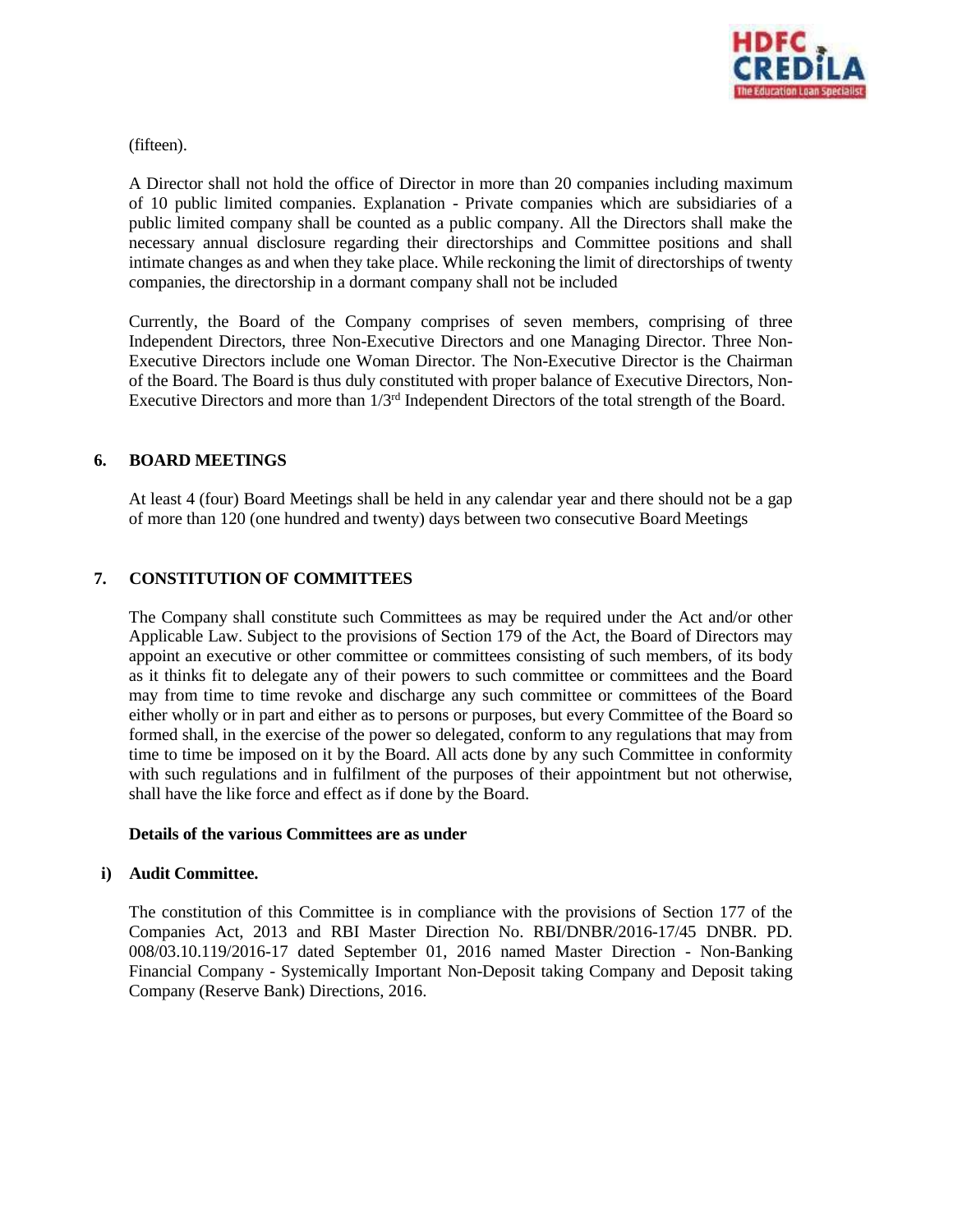

| Composition     | The Audit Committee shall consist of a minimum of three directors with<br>independent directors forming a majority in accordance with the provisions<br>of the Companies Act, 2013.<br>Majority of the members of the Audit Committee including its Chairperson<br>shall be 'financially literate' (persons with ability to read and understand,<br>the financial statement.                                                                                                                                                      |
|-----------------|-----------------------------------------------------------------------------------------------------------------------------------------------------------------------------------------------------------------------------------------------------------------------------------------------------------------------------------------------------------------------------------------------------------------------------------------------------------------------------------------------------------------------------------|
| Quorum          | The quorum for transacting business at a meeting of the Committee shall be at<br>least two or one-third of the members of the Committee, whichever is higher.                                                                                                                                                                                                                                                                                                                                                                     |
| <b>Meetings</b> | The Committee shall meet at least four times a year.<br>The Chief Financial Officer, Senior management, Internal Auditor,<br>Compliance Officer and a Representative of the External Auditor may be<br>invited to be present as invitees for the meetings of the Audit Committee,<br>wherever necessary.<br>The Auditors of the Company and the Key Managerial Personnel shall have<br>a right to be heard at the meetings of the Audit Committee when it considers<br>the Auditor's Report but shall not have the right to vote. |

The Audit Committee shall function as per the Terms of reference of the Audit Committee as approved by the Board of Directors of the Company (Annexure  $- A$ )

### **ii) Asset Liability Management Committee (ALCO)**

This Committee is constituted in compliance with the provisions of RBI Master Direction No. RBI/DNBR/2016-17/45 DNBR. PD. 008/03.10.119/2016-17 dated September 01, 2016 named Master Direction - Non-Banking Financial Company - Systemically Important Non-Deposit taking Company and Deposit taking Company (Reserve Bank) Directions, 2016. The Company has a Board approved Asset Liability Management Policy in place and required disclosures to the effect are made from time to time.

| Composition | The ALCO shall consists of the Company's top management and shall be<br>responsible for ensuring adherence to the risk tolerance/limits set by the<br>Board as well as implementing the liquidity risk management strategy of<br>the Company. The CEO/MD or the Executive Director (ED) shall head<br>the Committee. The Chiefs of Investment, Credit, Resource Management<br>or Planning, Funds Management/ Treasury (forex and domestic),<br>Economic Research may be members of the Committee |
|-------------|--------------------------------------------------------------------------------------------------------------------------------------------------------------------------------------------------------------------------------------------------------------------------------------------------------------------------------------------------------------------------------------------------------------------------------------------------------------------------------------------------|
| Ouorum      | The quorum for transacting business at a meeting of the Committee shall<br>be at least two or one-third of the members of the Committee, whichever<br>is higher.                                                                                                                                                                                                                                                                                                                                 |
| Meetings    | The Committee shall meet at least once in a quarter                                                                                                                                                                                                                                                                                                                                                                                                                                              |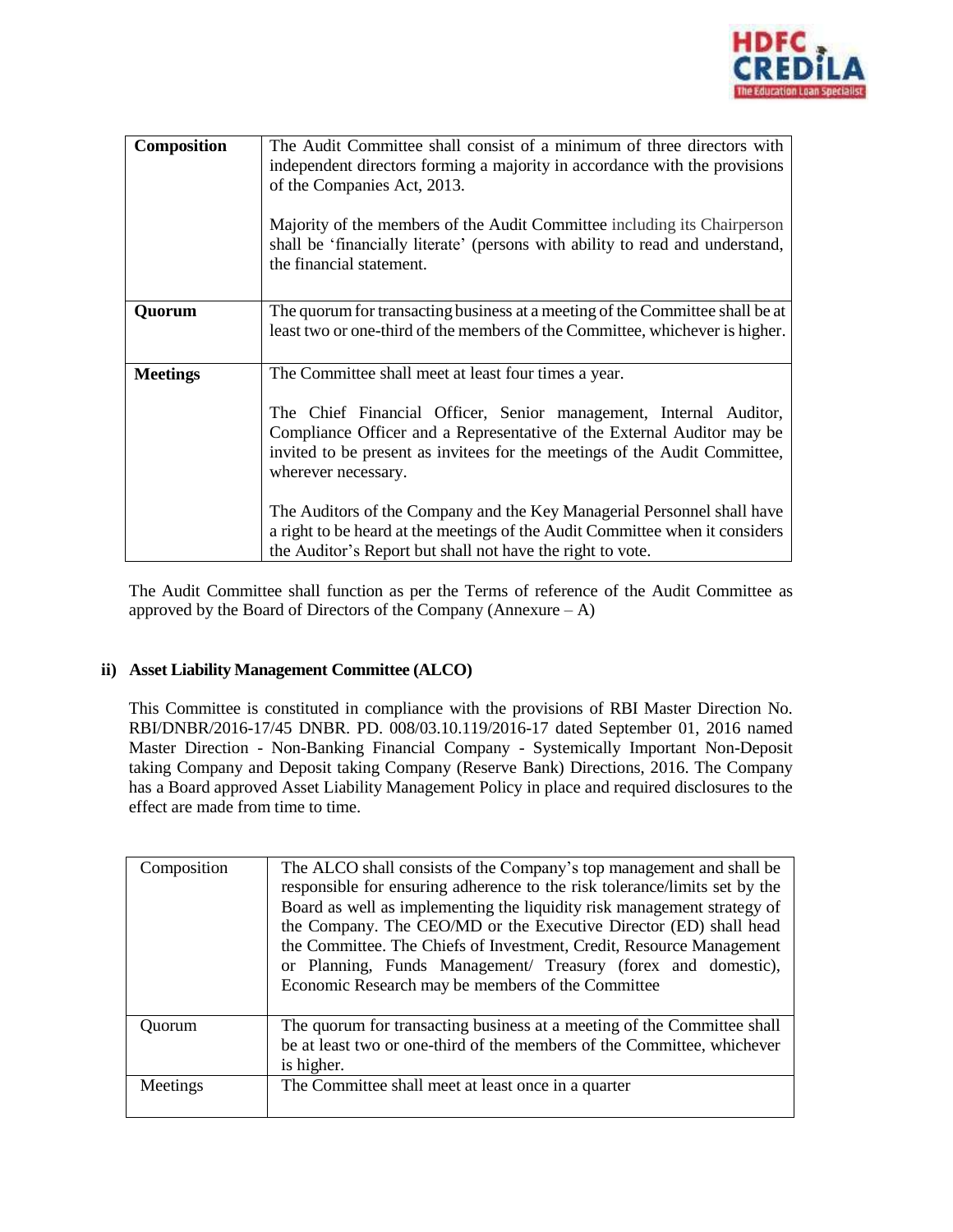

The Asset Liability Committee shall function as per the Terms of reference of the Committee as approved by the Board of Directors of the Company (Annexure  $- B$ )

## **iii) Nomination & Remuneration Committee (NRC)**

This Committee is constituted in compliance with the provisions of Section 178 of the Companies Act, 2013 and RBI Master Direction No. RBI/DNBR/2016-17/45 DNBR. PD. 008/03.10.119/2016-17 dated September 01, 2016 named Master Direction - Non-Banking Financial Company - Systemically Important Non-Deposit taking Company and Deposit taking Company (Reserve Bank) Directions, 2016. The Company has a Board approved Nomination and Remuneration Policy in place and required disclosures to that effect are made from time to time. The details of its terms of reference as approved by the Board of Directors of the Company are given below

| <b>Composition</b> | The Nomination and Remuneration Committee (NRC) shall consist of three<br>or more non-executive directors out of which not less than one-half are<br>independent directors.<br>The Chairperson of the Company (whether executive or nonexecutive) may<br>be appointed as a member of the NRC but shall not chair the said<br>Committee. |
|--------------------|-----------------------------------------------------------------------------------------------------------------------------------------------------------------------------------------------------------------------------------------------------------------------------------------------------------------------------------------|
| <b>Ouorum</b>      | The quorum for transacting business at a meeting of the Committee shall be at  <br>least two or one-third of the members of the Committee, whichever is higher.                                                                                                                                                                         |
| <b>Meeting</b>     | The Committee will meet as and when required.                                                                                                                                                                                                                                                                                           |

The NRC Committee shall function as per the Terms of reference of the NRC Committee as approved by the Board of Directors of the Company (Annexure  $- C$ )

### **iv) Risk Management Committee**

This Committee is constituted in compliance with the provisions of the Companies Act, 2013 and RBI Master Direction No. RBI/DNBR/2016- 17/45 DNBR. PD. 008/03.10.119/2016-17 dated September 01, 2016 named Master Direction - Non-Banking Financial Company - Systemically Important Non-Deposit taking Company and Deposit taking Company (Reserve Bank) Directions, 2016. The Company has a Board approved Risk Management Policy in place and required disclosures to the effect are made from time to time.

| The Risk Management Committee shall consist of such number of members       |  |
|-----------------------------------------------------------------------------|--|
| as the Board may decide from time to time to manage the integrated risks of |  |
| the Company, as a good corporate governance practice. The Committee may     |  |
| also appoint members which may be ratified by the Board                     |  |
|                                                                             |  |
|                                                                             |  |
|                                                                             |  |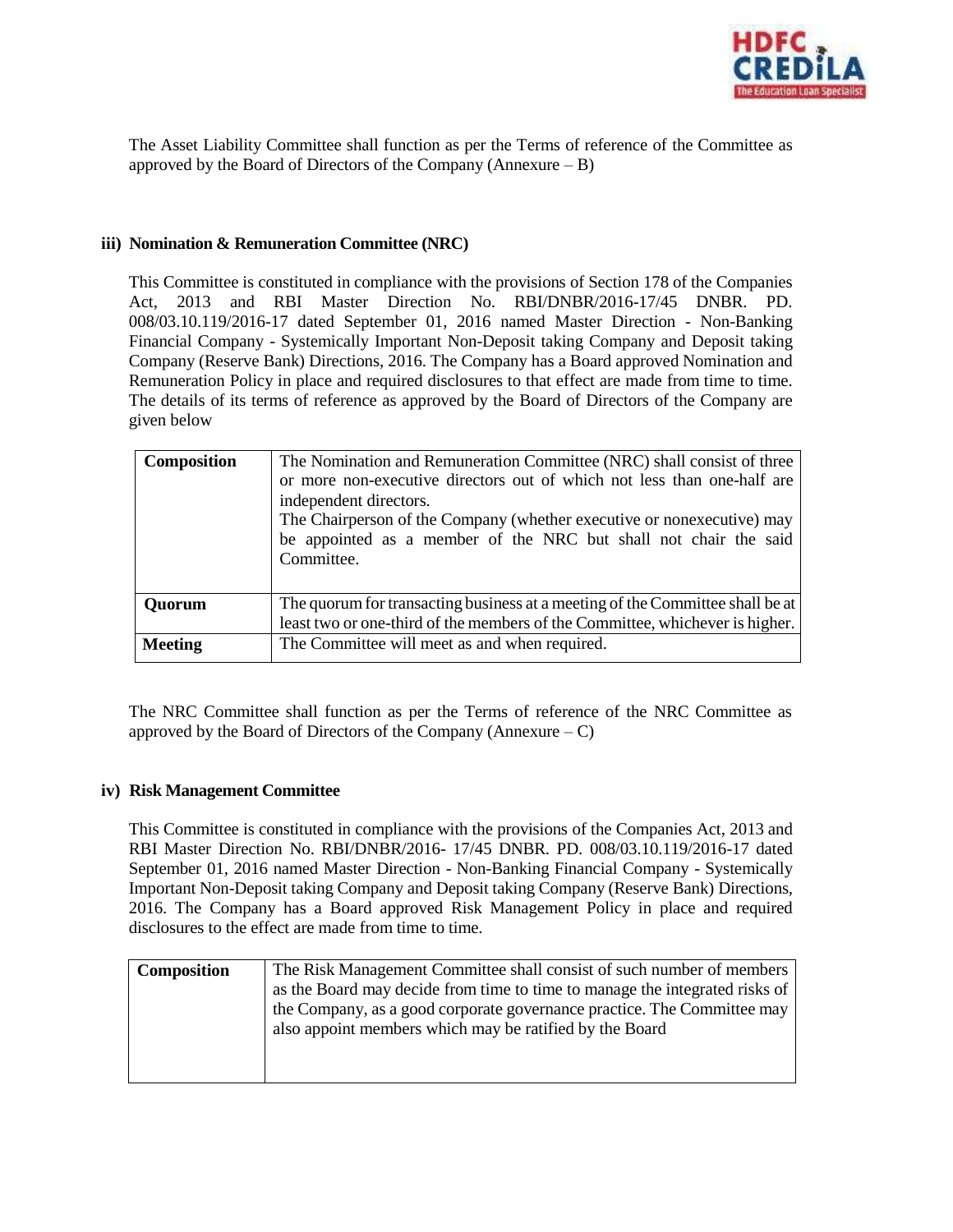

| <b>Quorum</b>   | The quorum for transacting business at a meeting of the Committee shall be<br>at least two or one-third of the members of the Committee, whichever is<br>higher. |
|-----------------|------------------------------------------------------------------------------------------------------------------------------------------------------------------|
| <b>Meetings</b> | This Committee shall meet on quarterly basis                                                                                                                     |

The RMC Committee shall function as per the Terms of reference of the Committee as approved by the Board of Directors of the Company (Annexure – D)

### **v) Corporate Social Responsibility Committee (CSR Committee)**

This Committee is constituted in compliance with the provisions of Section 135 of the Companies Act, 2013. The Company has a Board approved CSR Policy in place and required disclosures to the effect are made from time to time.

| Composition     | In terms of Section 135 of the Companies Act, 2013, every company having<br>net worth of rupees five hundred crore or more, or turnover of rupees one<br>thousand crore or more or a net profit of rupees five crore or more during        |
|-----------------|--------------------------------------------------------------------------------------------------------------------------------------------------------------------------------------------------------------------------------------------|
|                 | the immediately preceding financial year shall constitute a Corporate Social<br>Responsibility (CSR) Committee of the Board consisting of three or more<br>directors, out of which at least one director shall be an independent director. |
|                 | The CSR Committee shall consist of a minimum of three directors out of at<br>least one director shall be an independent director in accordance with the<br>provisions of the Companies Act, 2013.                                          |
| <b>Quorum</b>   | The quorum for transacting business at a meeting of the Committee shall be<br>at least two or one-third of the members of the Committee, whichever is<br>higher.                                                                           |
| <b>Meetings</b> | The Committee will meet as and when required.                                                                                                                                                                                              |

The CSR Committee shall function as per the Terms of reference of the Committee as approved by the Board of Directors of the Company (Annexure – E)

### **vi) Information Technology Strategy Committee**

This Committee is constituted in compliance with the provisions of RBI Master Direction No. RBI/DNBS/2016- 17/53 DNBS.PPD.No.04/66.15.001/2016-17 dated June 08, 2017 named Master Direction - Information Technology Framework for the NBFC Sector. The Company has a Board approved Information Technology and Information Security Policy in place and required disclosures to the effect are made from time to time.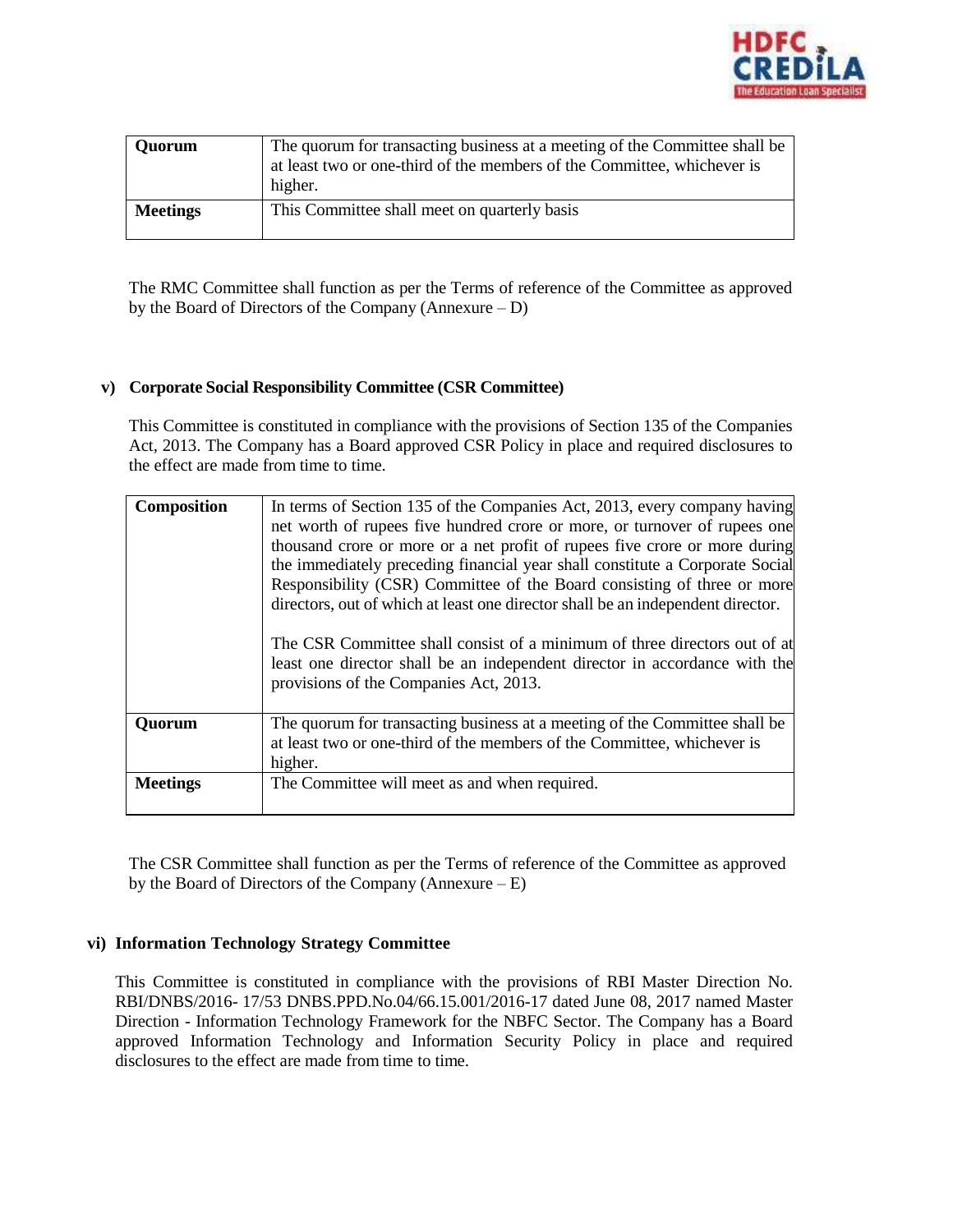

| Composition     | The IT Strategy Committee shall consist of such number of members as<br>the Board may decide from time to time considering the requirements<br>of RBI Guidelines and Companies Act. As per the current RBI<br>Guidelines, an Independent Director would be the chairman of the<br>Committee and Chief Information Officer & Chief Technology Officer<br>shall be members of the Committee. The Committee may also appoint<br>members which may be ratified by the Board. |
|-----------------|--------------------------------------------------------------------------------------------------------------------------------------------------------------------------------------------------------------------------------------------------------------------------------------------------------------------------------------------------------------------------------------------------------------------------------------------------------------------------|
| <b>Ouorum</b>   | The quorum for transacting business at a meeting of the Committee<br>shall be at least two or one-third of the members of the Committee,<br>whichever is higher                                                                                                                                                                                                                                                                                                          |
| <b>Meetings</b> | The Committee will meet as and when required, subject to minimum<br>number of meetings as specified in the RBI Guidelines. As per the<br>current RBI Guidelines, not more than six months should elapse<br>between two meetings of the Committee                                                                                                                                                                                                                         |

The IT Strategy Committee shall function as per the Terms of reference of the Committee as approved by the Board of Directors of the Company (Annexure –  $F$ )

### **In addition to the aforesaid Committees, the Company has constituted following Committees**

#### **vii) Allotment Committee**

The Allotment Committee shall consist of such number of members as the Board may decide from time to time. The Committee may also appoint members which may be ratified by the Board. The Committee shall meet as and when required. The quorum for transacting business at a meeting of the Committee shall be at least two or one-third of the members of the Committee, whichever is higher

The Allotment Committee shall function as per the Terms of reference of the Committee as approved by the Board of Directors of the Company (Annexure – G)

### **8. COMPLIANCE OFFICER**

The Board of Directors shall designate a Compliance Officer to ensure compliance with applicable laws.

### **9. FIT & PROPER CRITERIA**

The Company has a Board approved Fit & Proper Policy in place and required disclosures to the effect are made from time to time.

9.1 In terms of RBI Master Direction No. RBI/DNBR/2016-17/45 DNBR. PD. 008/03.10.119/2016-17 dated September 01, 2016 named Master Direction - Non-Banking Financial Company - Systemically Important Non-Deposit taking Company and Deposit taking Company (Reserve Bank) Directions, 2016, the Nomination and Remuneration Committee of the Company shall ensure that a policy is put in place with the approval of the Board of Directors for ascertaining the fit and proper criteria of the directors at the time of appointment, and on a continuing basis.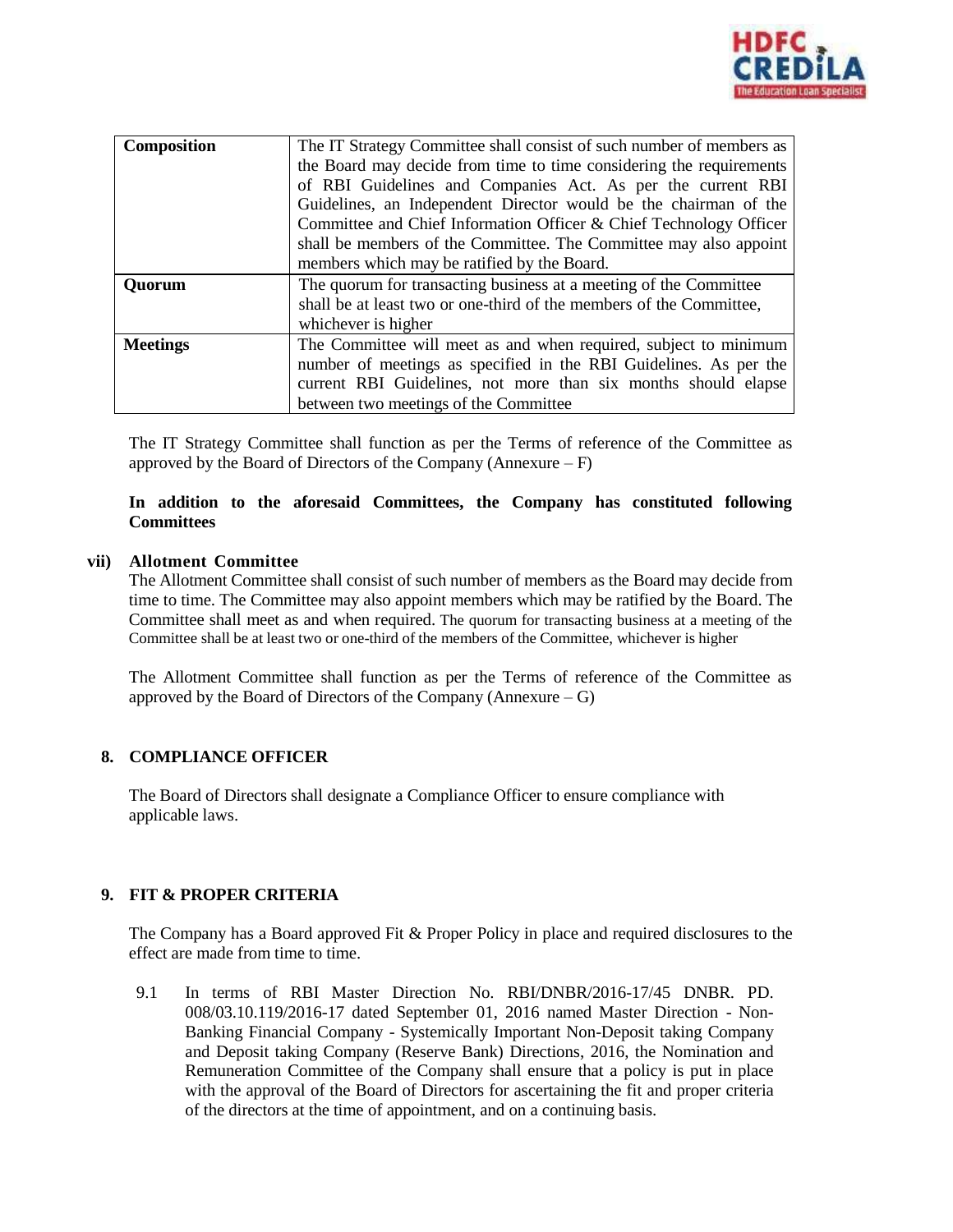

- 9.2 The NRC Committee shall obtain a declaration and undertaking from the directors giving additional information on the directors. The declaration and undertaking shall be on the lines of the format given in Annex XIV of the Master Direction
- 9.3 The NRC Committee shall obtain a Deed of Covenant signed by the directors, which shall be in the format as given in Annex XV of the Master Direction
- 9.4 The Company shall ensure to furnish to the Reserve Bank a quarterly statement on change of directors and a certificate from the Managing Director of the NBFC that fit and proper criteria in selection of the directors has been followed. The statement must reach the Regional Office of the Reserve Bank within 15 days of the close of the respective quarter. The statement submitted by the Company for the quarter ending March 31, should be certified by the auditors.

#### **10. PERFORMANCE EVALUATION**

- 10.1 The Company recognizes the benefits of a Board that possesses a balance of skill, experience and expertise appropriate to the requirements of the business of the Company.
- 10.2 The Nomination & Remuneration Committee shall specify the manner for effective evaluation of performance of Board, its committees and individual directors to be carried out either by the Board, by the Nomination and Remuneration Committee or by an independent external agency and review its implementation and compliance.
- 10.3 In terms of the requirements of Schedule IV of the Act, the independent directors of the company shall hold at least one meeting in a year, without the attendance of nonindependent directors and members of management. All the independent directors of the company shall strive to be present at such meeting. The meeting shall:
	- (a) Review the performance of non-independent directors and the Board as a whole;
	- (b) Review the performance of the Chairperson of the company, taking into account the views of executive directors and non-executive directors;
	- (c) Assess the quality, quantity and timeliness of flow of information between the company management and the Board that is necessary for the Board to effectively and reasonably perform their duties.
- 10.4 Similarly, the performance evaluation of Independent Directors shall be done by the entire Board of Directors, excluding the director being evaluated. On the basis of the report of performance evaluation, it shall be determined whether to extend or continue the term of appointment of the independent director.
- 10.5 Pursuant to the provisions of Companies Act, 2013, the Company shall include in the report of its Board of Directors, a statement indicating the manner in which formal annual performance evaluation was carried by the Board of its own performance, its Committees and Individual Directors.